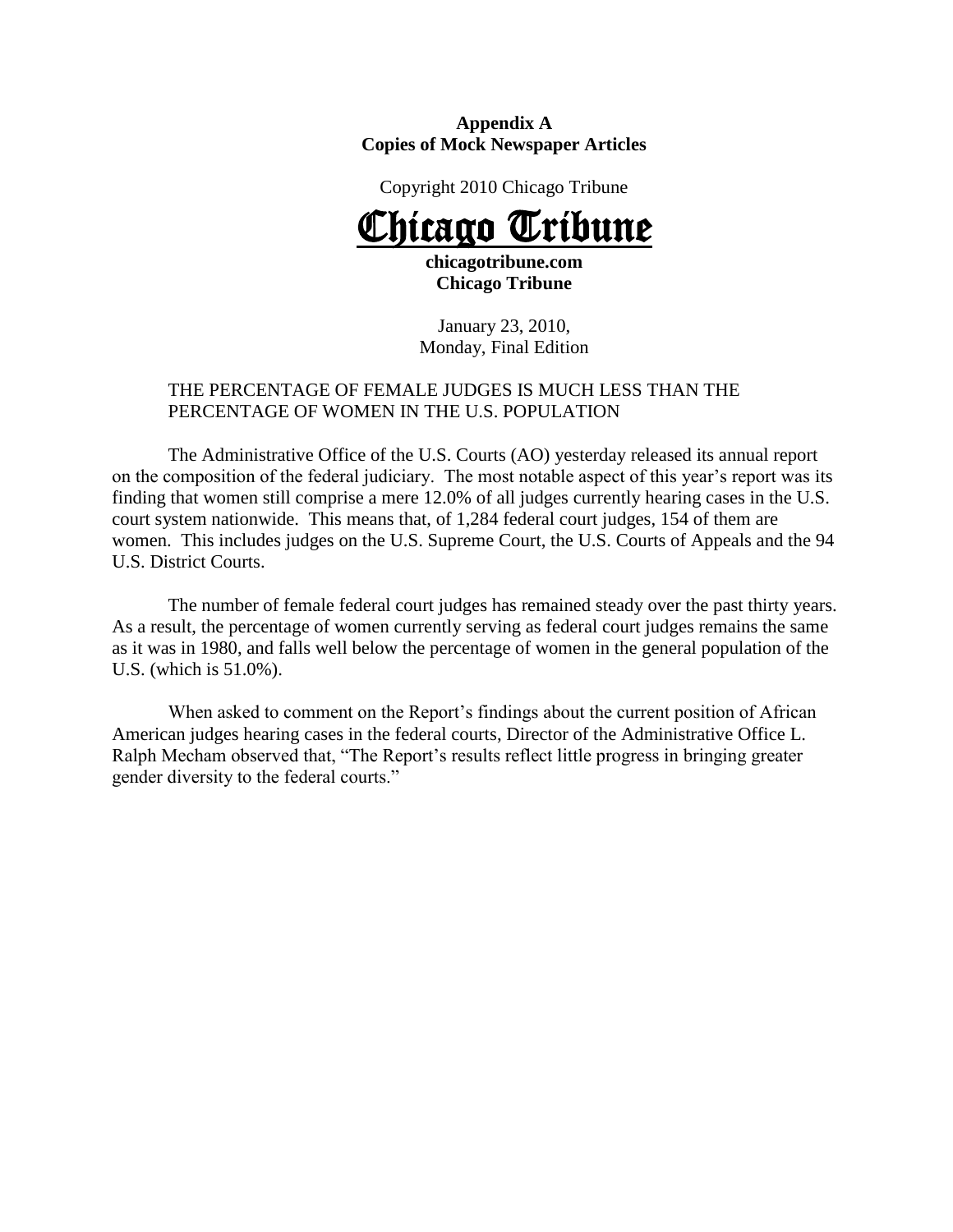



# **Chicago Tribune**

January 23, 2010, Monday, Final Edition

# THE PERCENTAGE OF FEMALE JUDGES IN THE U.S. COURTS REMAINS LESS THAN THE PERCENTAGE OF WOMEN IN THE U.S. POPULATION

The Administrative Office of the U.S. Courts yesterday released its annual report on the federal courts. One of the most notable aspects of this year's report was its finding that women now comprise only 28.1% of all judges currently hearing cases in the U.S. court system nationwide. This means that, of 1,284 federal court judges, 361 of them are women. This includes judges on the U.S. Supreme Court, the 13 U.S. Courts of Appeals and the 94 U.S. District Courts.

The number of female federal court judges has increased over the past thirty years. Despite some gains, the percentage of women currently serving as federal court judges is still lower than the percentage of women in the general population of the U.S. (which is 51.0%).

When asked to comment on the Report's findings about the current position of female judges hearing cases in the federal courts, Director of the Administrative Office, L. Ralph Mecham, observed that, "The Report's results reflects some progress in bringing greater gender diversity to the federal courts."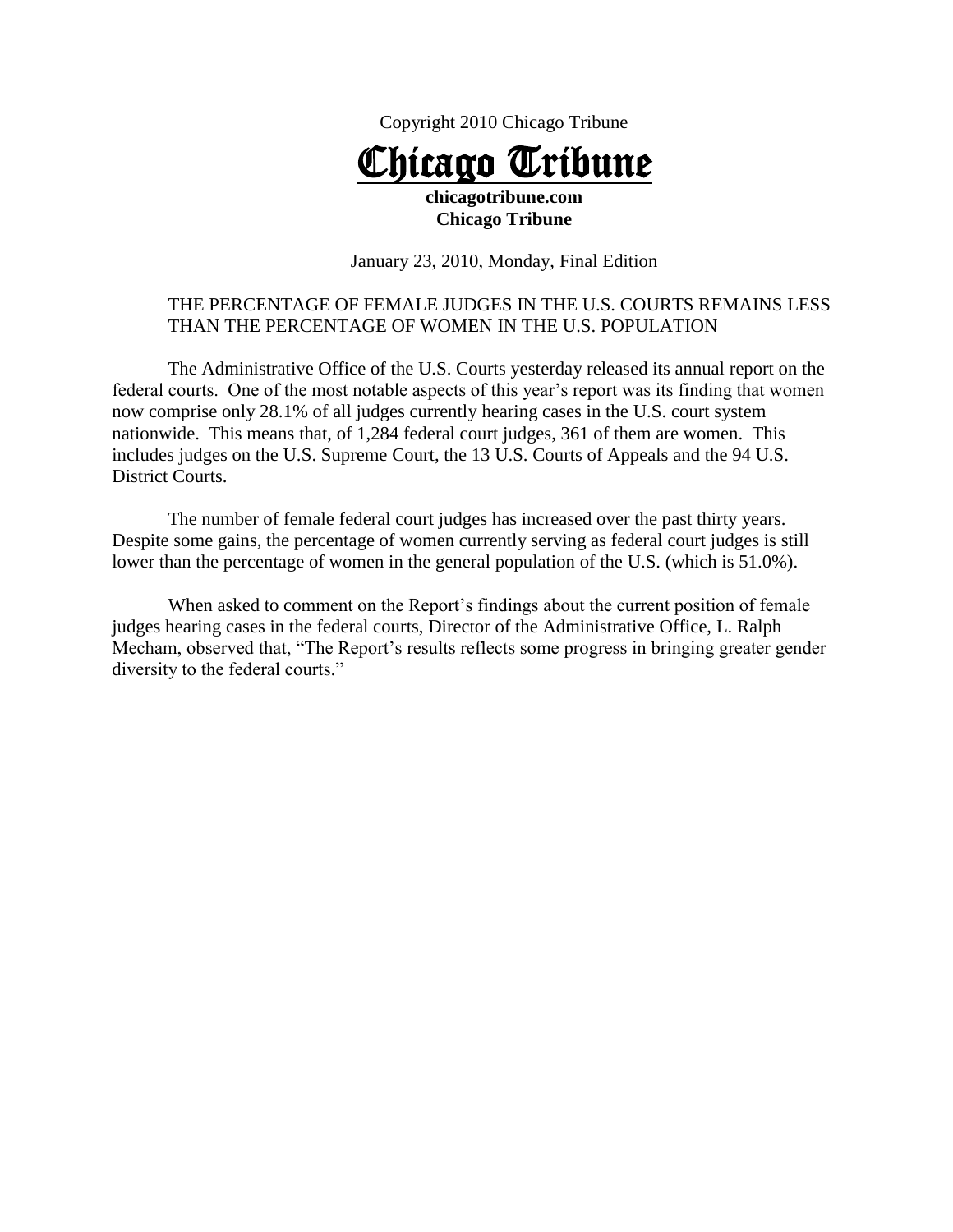Copyright 2010 Chicago Tribune

# Chicago Tribune **chicagotribune.com**

#### **Chicago Tribune**

January 23, 2010, Monday, Final Edition

### THE PERCENTAGE OF FEMALE JUDGES GROWS CLOSER TO THE PERCENTAGE OF WOMEN IN THE U.S. POPULATION

The Administrative Office of the U.S. Courts (AO) yesterday released its annual report on the composition of the federal judiciary. One of the most notable aspects of this year's report was its finding that women now comprise 40.0% of all judges currently hearing cases in the U.S. court system nationwide. This means that, of 1,284 federal court judges, 514 of them are women. This includes judges on the U.S. Supreme Court, the 13 U.S. Courts of Appeals and the 94 U.S. District Courts.

The number of female federal court judges has increased over the past thirty years. Despite some gains, the percentage of women currently serving as federal court judges is still lower than the percentage of women in the general population of the U.S. (which is 51.0%).

When asked to comment on the Report's findings about the current position of female judges hearing cases in the federal courts, Director of the Administrative Office L. Ralph Mecham observed that, "The Report's results reflect the steady progress that has been made in recent years in bringing greater gender diversity to the federal courts."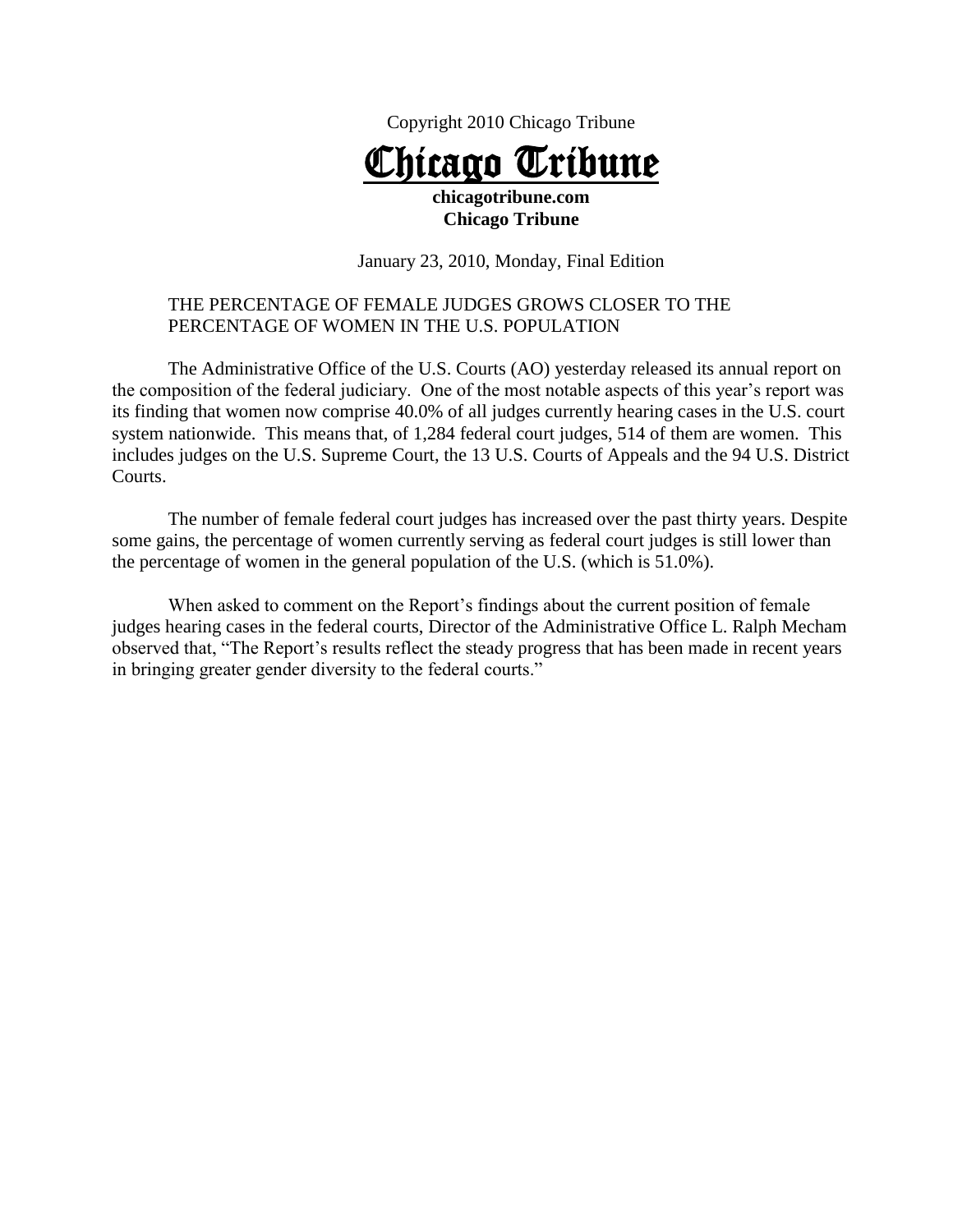Copyright 2010 Chicago Tribune

# Chicago Tribune **chicagotribune.com**

#### **Chicago Tribune**

January 23, 2010, Monday, Final Edition

### THE PERCENTAGE OF FEMALE JUDGES MIRRORS THE PERCENTAGE OF WOMEN IN THE U.S. POPULATION

The Administrative Office of the U.S. Courts (AO) yesterday released its annual report on the composition of the federal judiciary. The most notable aspect of this year's report was its finding that women now comprise a sizable 51.0% of all judges currently hearing cases in the U.S. court system nationwide. This means that, of 1,284 federal court judges, 656 of them are women. This includes judges on the U.S. Supreme Court, the 13 U.S. Courts of Appeals and the 94 U.S. District Courts.

The number of female federal court judges has increased over the past thirty years. As a result of these gains, the percentage of women currently serving as federal court judges is exactly the same percentage of women in the general population of the U. S. (which is 51.0%).

When asked to comment on the Report's findings about the current position of female judges hearing cases in the federal courts, Director of the Administrative Office L. Ralph Mecham observed that, "The Report's results reflect the good progress that has been made in recent years in bringing greater gender diversity to the federal courts."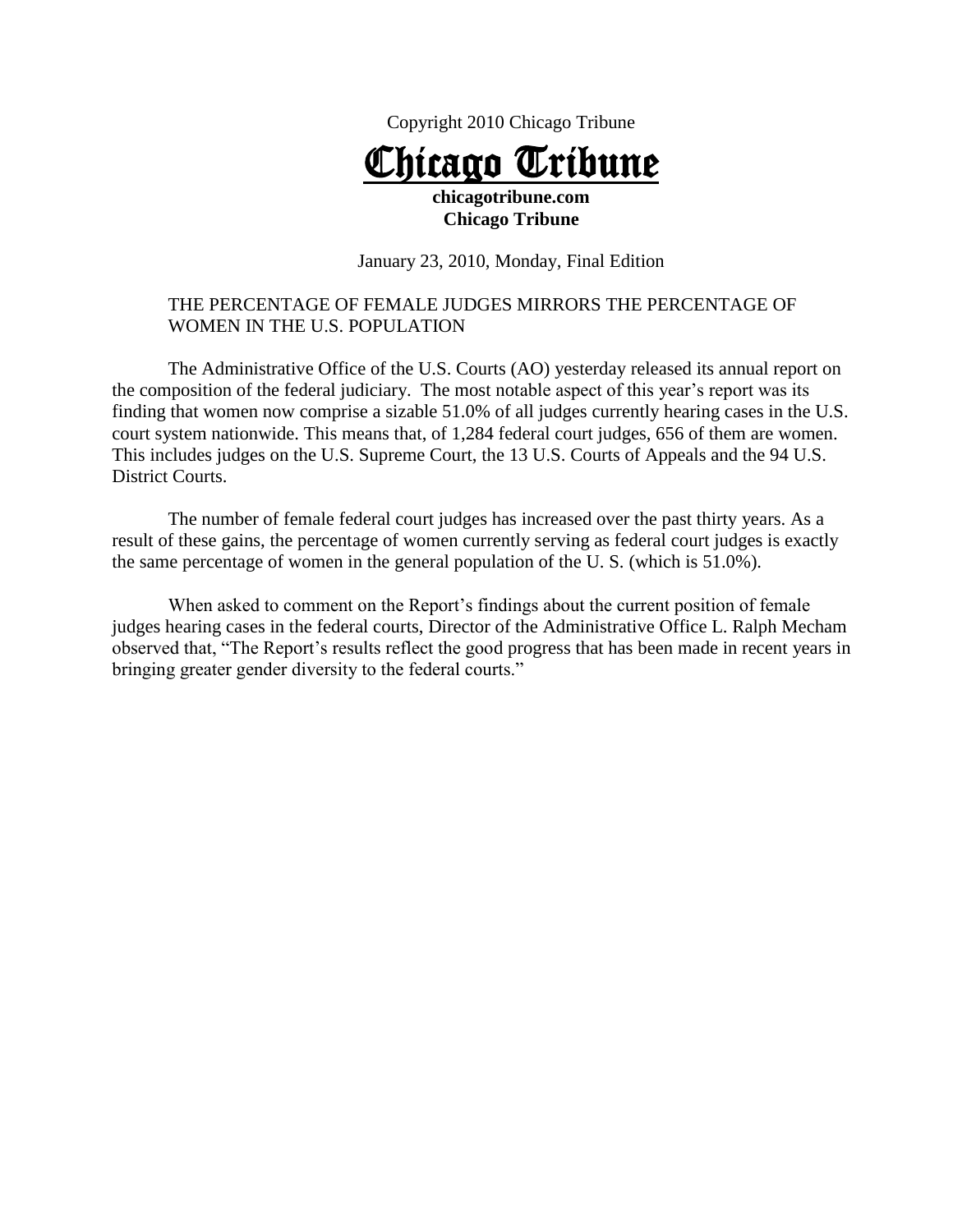Copyright 2010 Chicago Tribune

# Chicago Tribune **chicagotribune.com**

#### **Chicago Tribune**

January 23, 2010, Monday, Final Edition

### THE PERCENTAGE OF FEMALE JUDGES IS MUCH GREATER THAN THE PERCENTAGE OF WOMEN IN THE U.S. POPULATION

The Administrative Office of the U.S. Courts (AO) yesterday released its annual report on the composition of the federal judiciary. The most notable aspect of this year's report was its finding that women now comprise a very sizable 60.0% of all judges currently hearing cases in the U.S. court system nationwide. This means that, of 1,284 federal court judges, 770 of them are women. This includes judges on the U.S. Supreme Court, the 13 U.S. Courts of Appeals and the 94 U.S. District Courts.

The number of female federal court judges has increased over the past thirty years. As a result of these gains, the percentage of women currently serving as federal court judges, for the first time, exceeds the percentage of women in the general population of the U.S. (which is 51.0%).

When asked to comment on the Report's findings about the current position of female judges hearing cases in the federal courts, Director of the Administrative Office L. Ralph Mecham observed that, "The Report's results reflect the great progress that has been made in recent years in bringing greater gender diversity to the federal courts."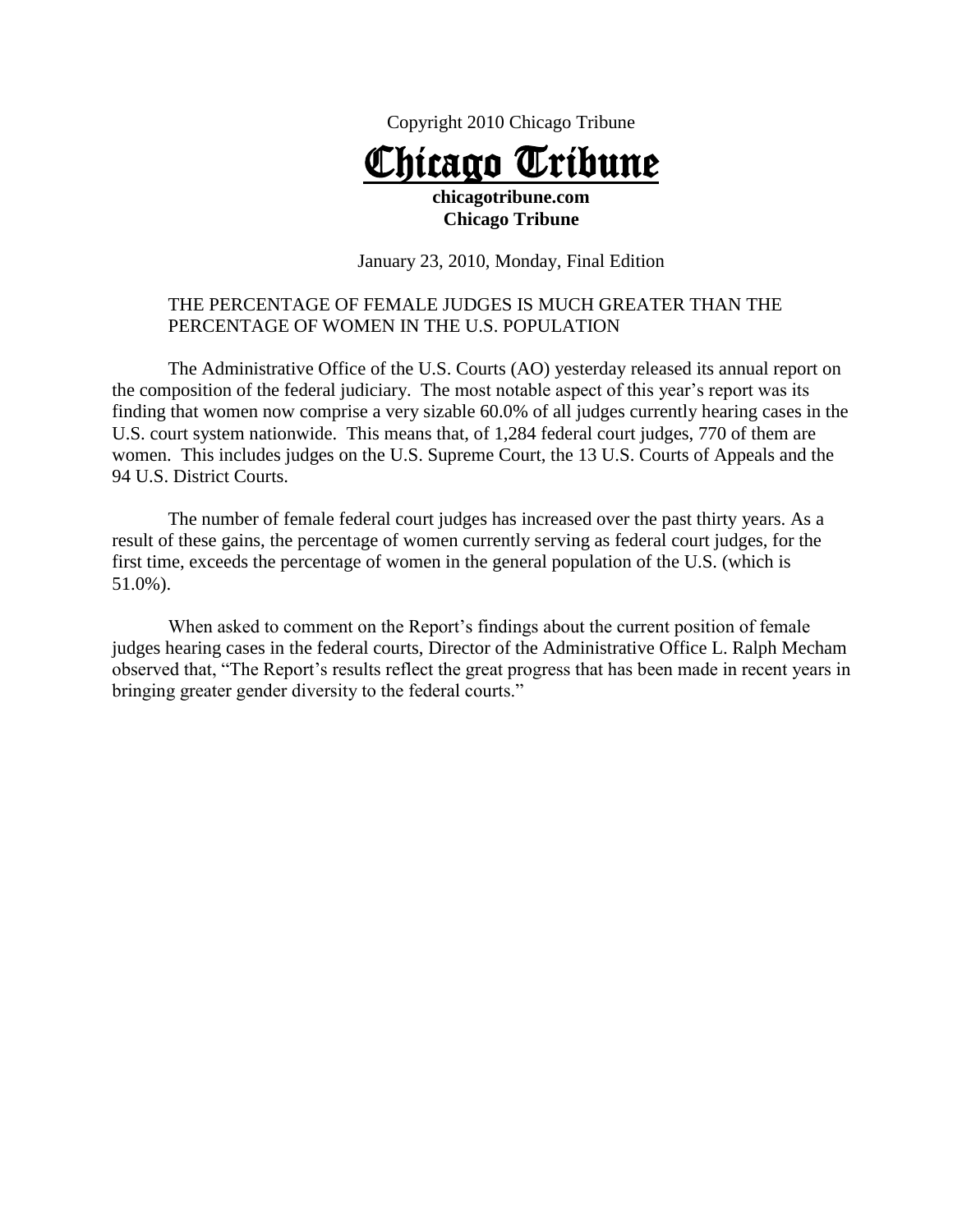#### **Appendix B Sampling Method**

The sample for each experiment was drawn using YouGovPolimextrix's Polling Point panel, a proprietary opt-in survey panel comprised of 1.08 million United States residents who have agreed to participate in YouGovPolimetrix's Web surveys ("Polimetrix" hereinafter). Separate sample drawings were done for each experiment and no one was allowed to participate in more than one experiment. Polimetrix' panel members are recruited by a number of methods all designed to ensure diversity in the panel population. Recruiting methods include: Web advertising campaigns, permission-based e-mail campaigns, partner-sponsored solicitations, telephone-to-Web recruitment (Random Digit Dialing ("RDD") -based sampling, and mail-to-Web recruitment, (equivalent to voter registration based sampling). Additionally, Polimetrix augments the panel with difficult to recruit respondents by soliciting panelists in telephone and mail surveys. In the fall and winter of 2006, Polimetrix completed telephone interviews using random digit dialing (RDD) sampling and invited respondents to join the on-line panel. By utilizing different modes of recruitment continuously over time Polimetrix ensures that hard-to-reach populations will be adequately represented in survey samples. Participants were not paid to join the Polling Point panel, but they do receive incentives from Polimetrix through a loyalty program.